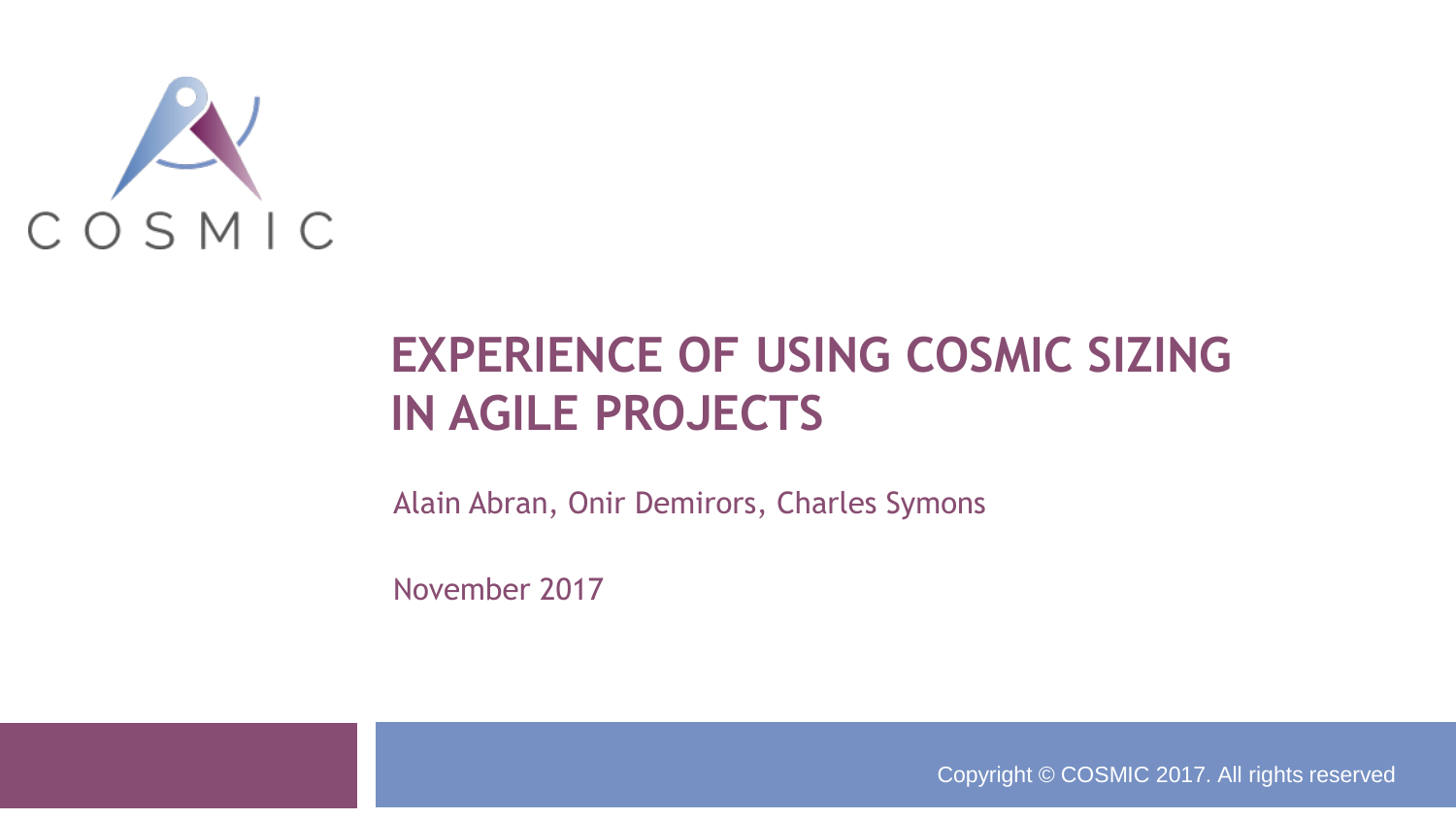

- Organizations experienced in Agile methods are starting to realise the limitations of 'Story Points' (SP)
	- **The process of planning a sprint via Story Points (e.g. 'Planning Poker') may** be good, but resulting 'velocity' measures only have any meaning for individual Teams
	- so it's not possible to compare performance and track progress across Teams.
	- SP-based measurements are poor for early effort estimation, and no help for organizational learning
- Studies are now showing the benefits of using 'COSMIC Function Points' (an objective measure of software size - see last slide) instead of subjective Story Points
- This paper summarises the findings of four studies showing that Agile sprint/iteration sizes measured using CFP correlate much better with effort than do SP sizes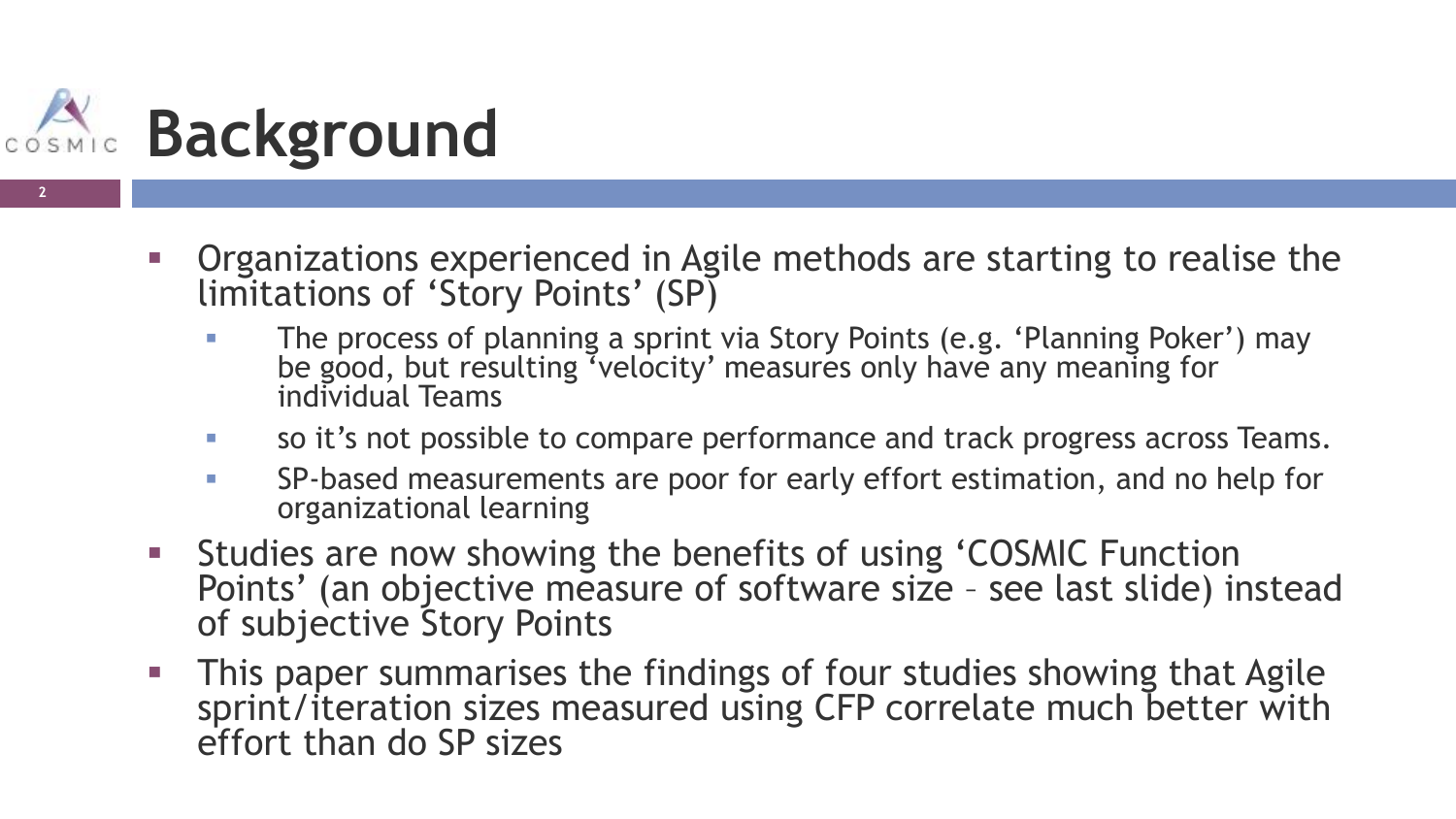## **Case: Canadian supplier of security and surveillance software systems**

- A customer request for new or changed function is called a 'task'
- Scrum method used; iterations last 3 6 weeks
- Teams estimate tasks within each iteration in SP, and convert directly to effort in work-hours
- 24 tasks in nine iterations were analysed \*
	- Estimated task sizes in SP, converted to estimated effort
	- Actual effort also recorded

**3**

 $\blacksquare$  Each task also measured in CFP

<sup>\* &#</sup>x27;Effort Estimation with Story Points and COSMIC Function Points - An Industry Case Study', *Christophe Commeyne, Alain Abran, Rachida Djouab.* 'Software Measurement News'. Vol 21, No. 1, 2016. https://cosmic-sizing.org/publications/effort[estimation-story-points-cosmic-function-points-industry-case-study/](https://cosmic-sizing.org/publications/effort-estimation-story-points-cosmic-function-points-industry-case-study/)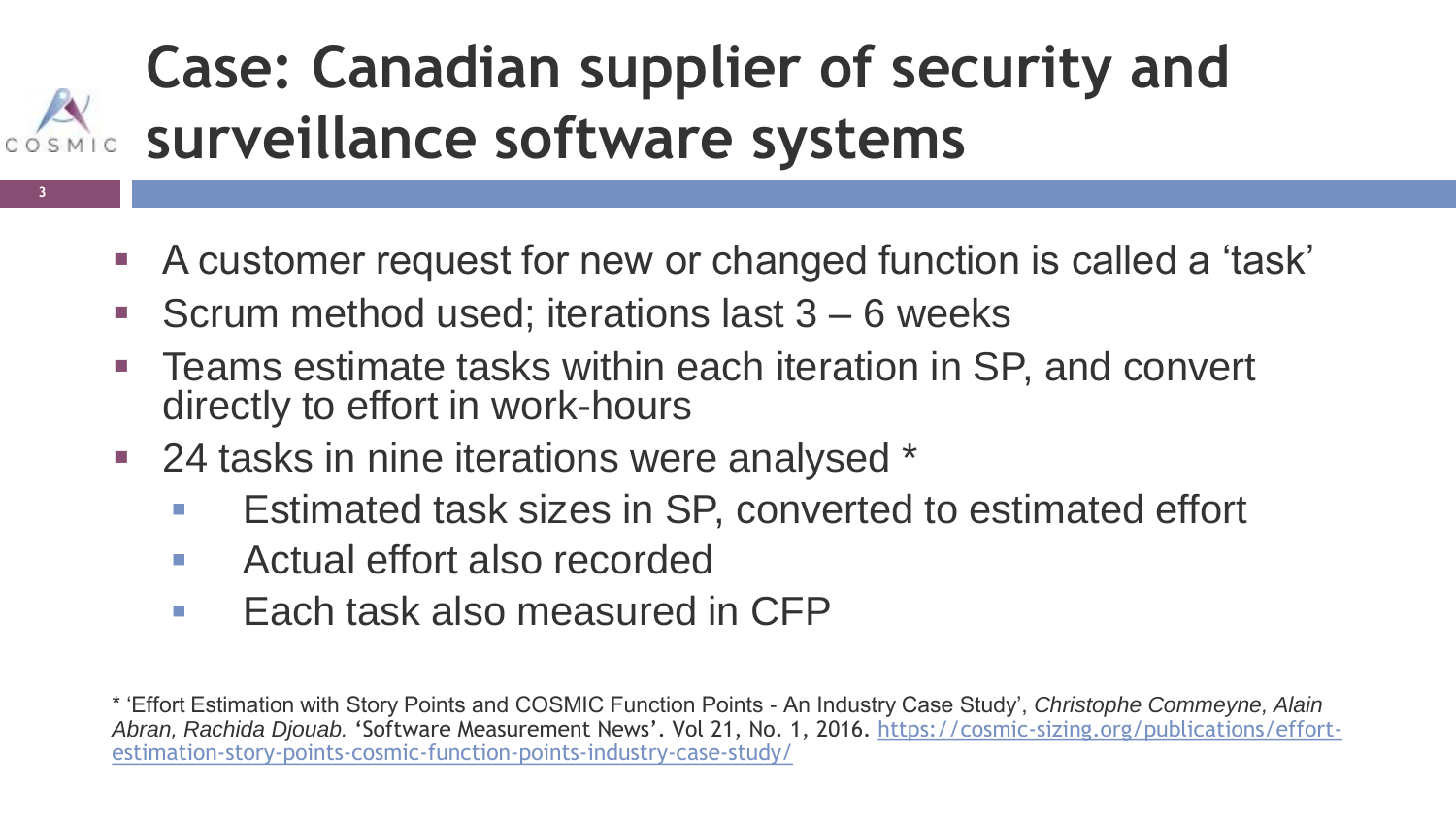



Notice the wide spread and the 17.6 hours 'overhead' for zero CFP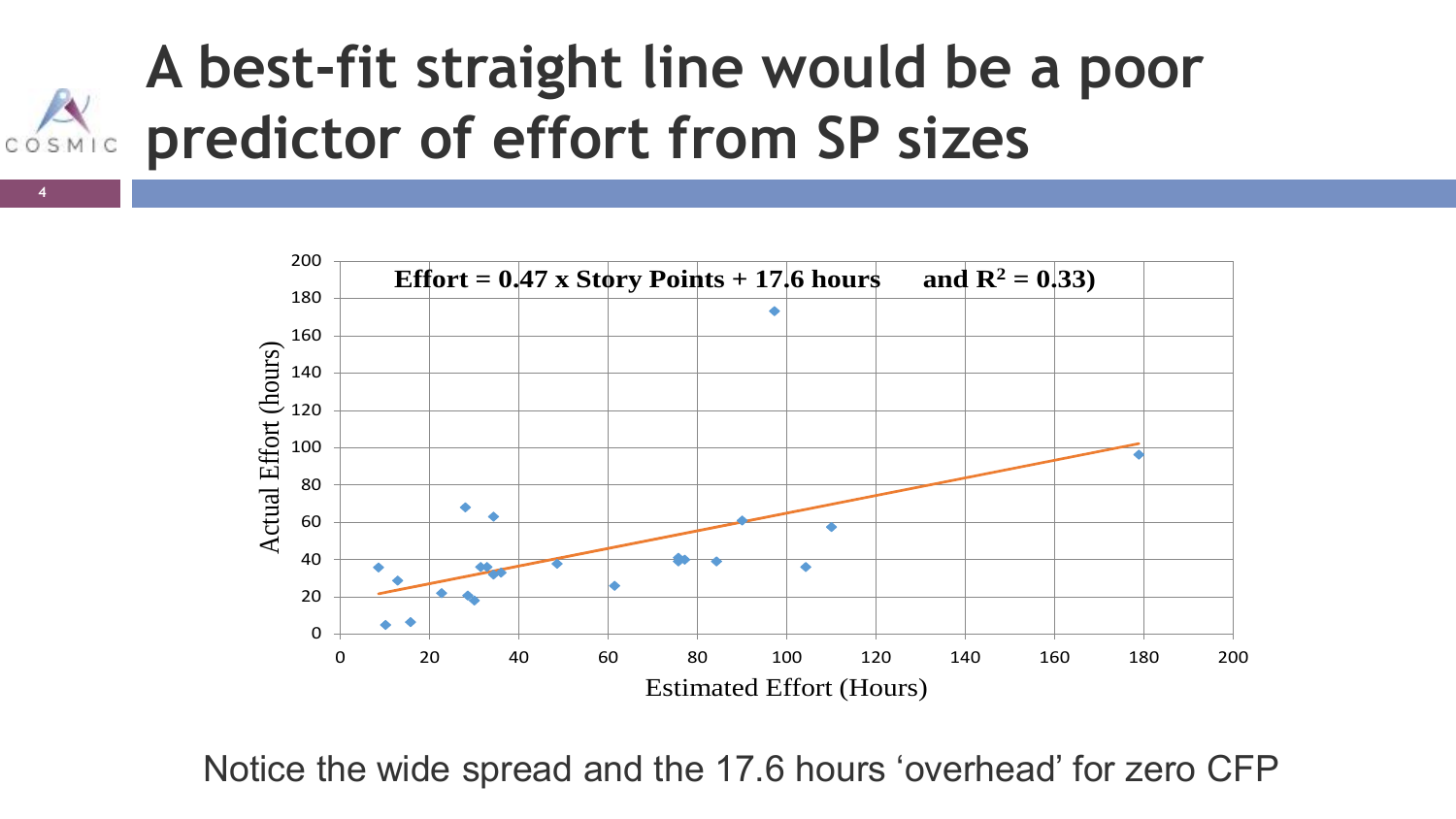## **The Effort vs CFP size graph (24 tasks) shows a good fit, but two outliers remain**



Two tasks with low effort/CFP were found to involve significant software re-use, so were rejected as outliers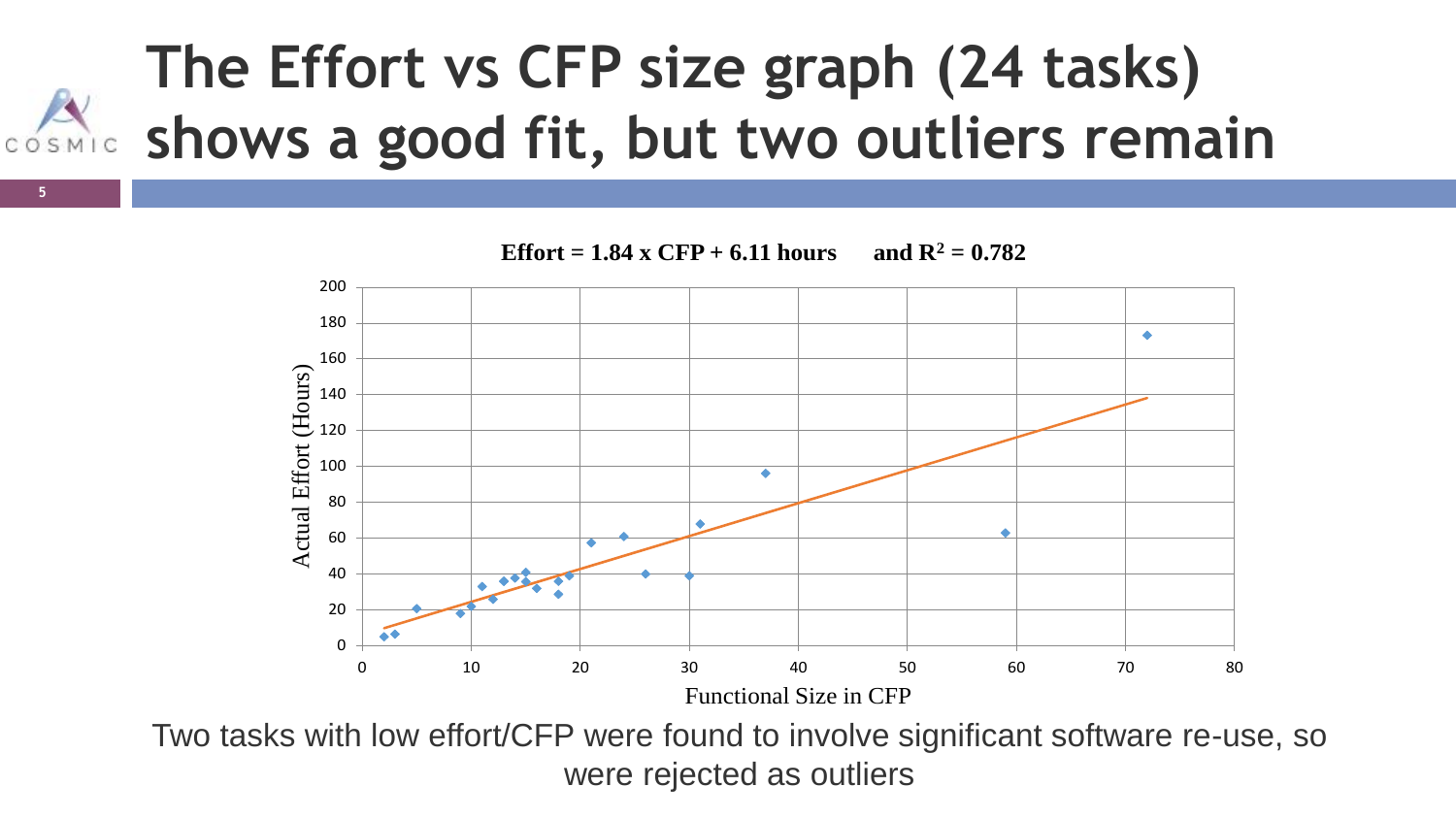### **Now we have a good effort vs CFP correlation (22 tasks), usable for predicting task effort** COSMIC



R-squared =  $0.977$ , intercept  $\approx$  (0,0)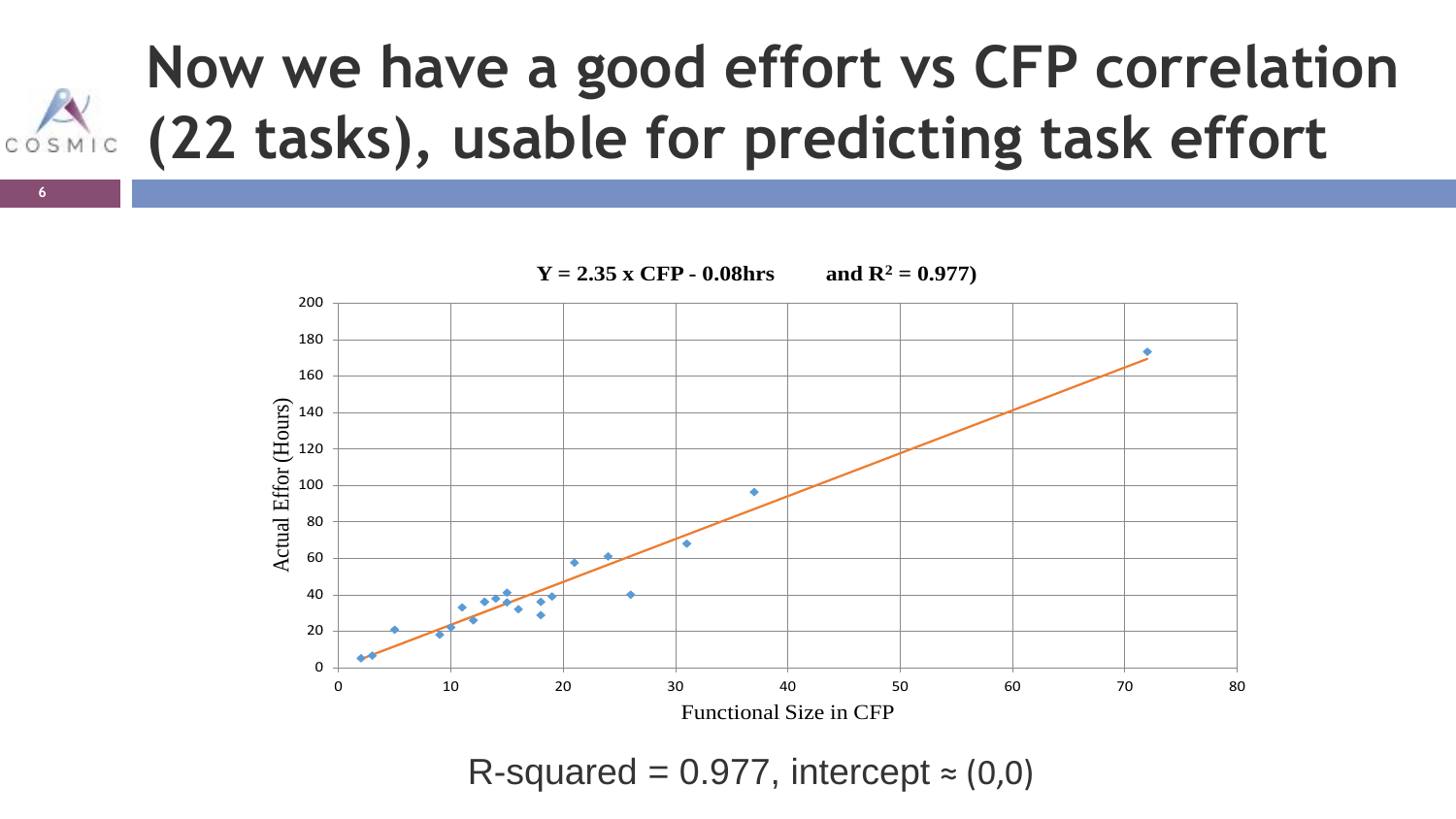## **Large Turkish supplier of security software\***

SCRUM method used

**7**

- Web portal project for one Team (6 developers, 2 testers)
- Ten 3-week Sprints analysed
- A planning meeting is held for each Sprint when sizes are estimated in SP and Stories are allocated to Sprints
- CFP sizes were measured retrospectively from 'mature' documentation in JIRA
- (CFP measurement effort averaged 4.1 hours/Sprint, = 25 CFP/hour)

\* 'Effort estimation for Agile software development. Comparative case studies using COSMIC Function Points and Story Points'. Murat Salmanoglu, Tuna Hacaloglu, Onur Demirors. Ankara, Turkey. IWSM/Mensura Conference, Gothenburg 2017, <https://doi.org/10.1145/3143434.3143450>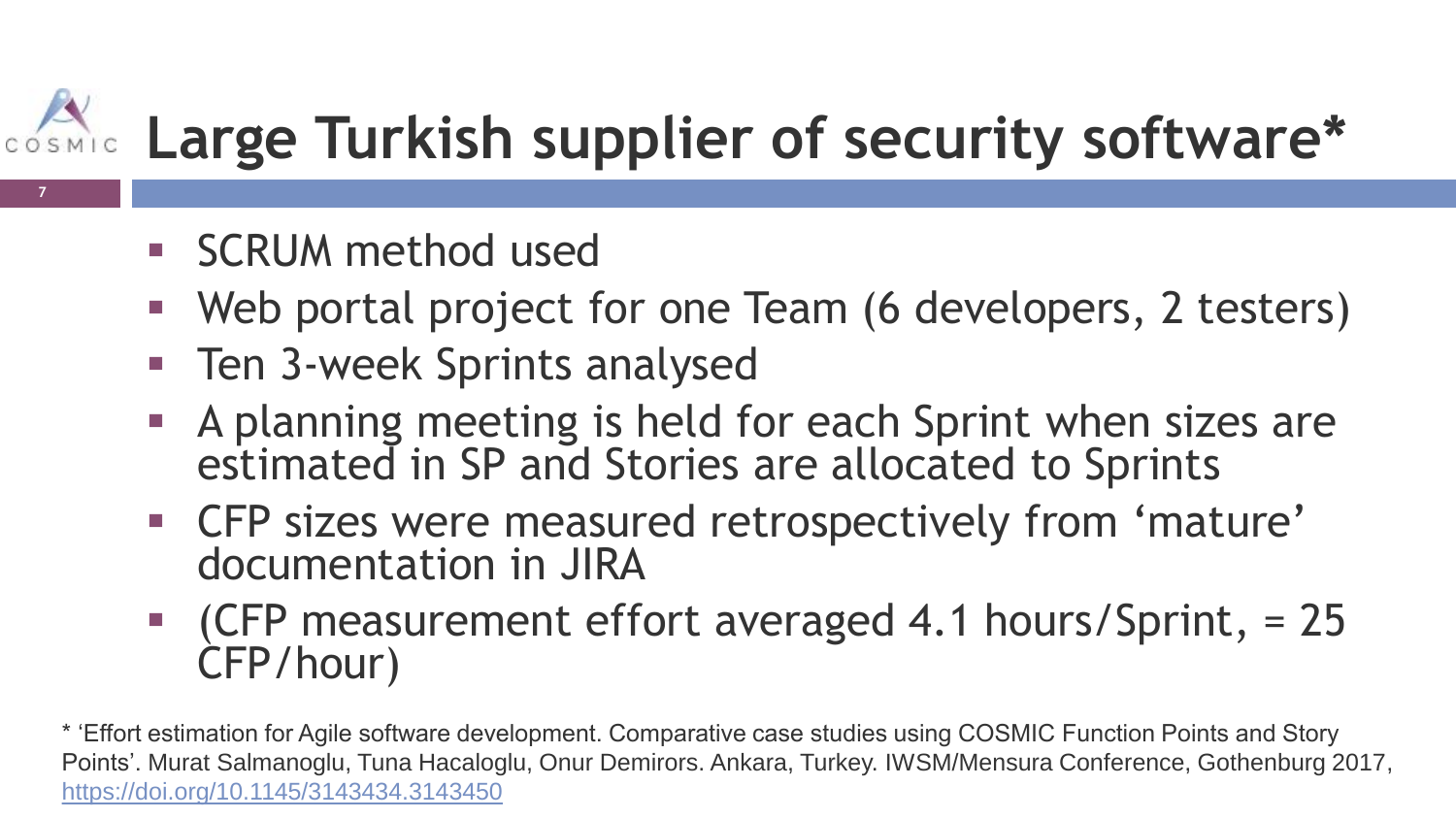## **Completed CFP correlate much better with Actual Effort than do Story Points**

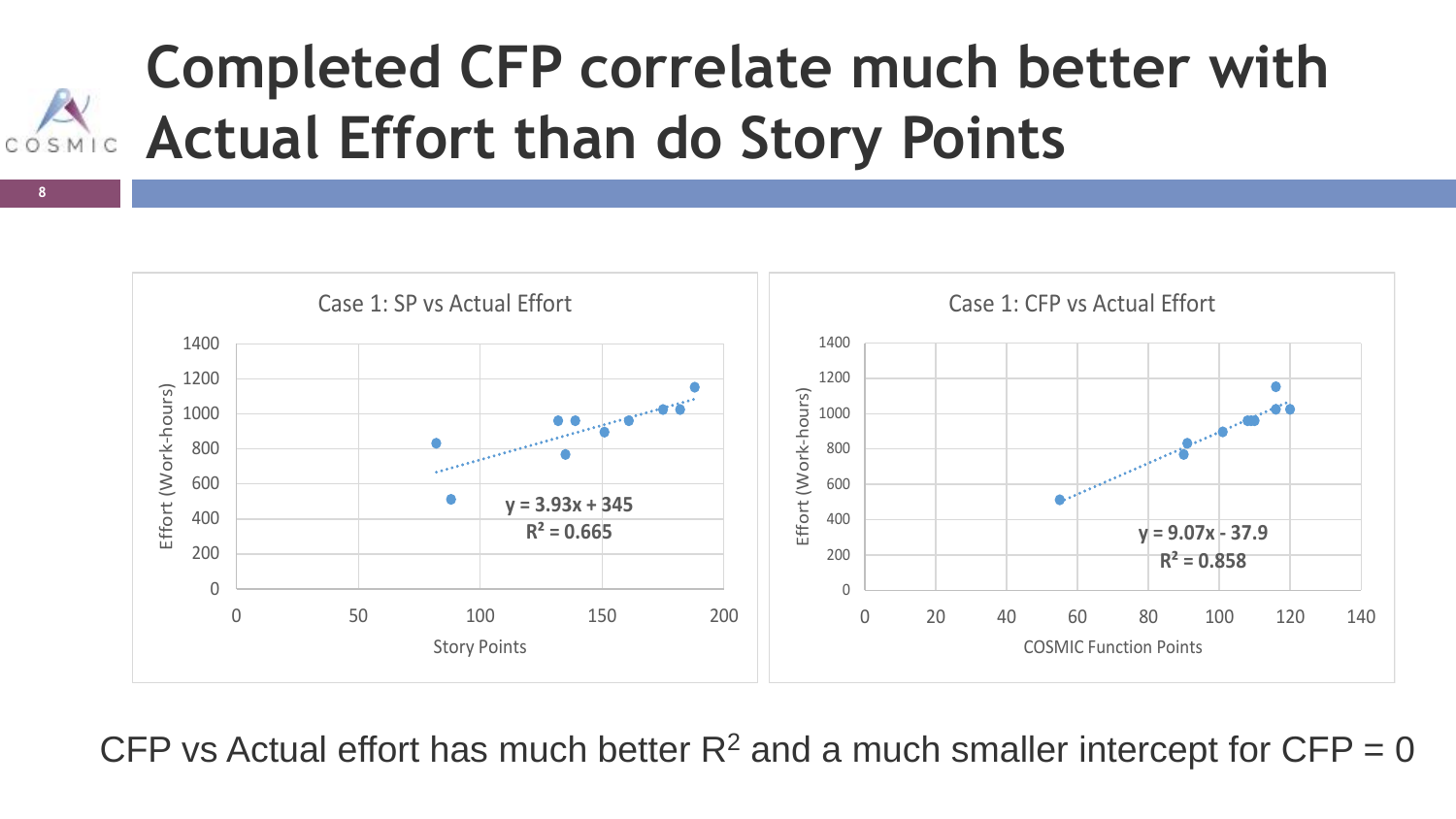## **Large Turkish software organization mainly supplying the telecoms industry\***

**500 Developers using Agile methods** 

- **Ten Change Request 'Projects' were studied for one** specific development team
- **Story Points are estimated by experts and** converted directly to 'Predicted effort'
- **EXTER** Sizes measured retrospectively from the same 'not mature' CR documents + other information
- (Measurement effort averaged 1 day/project, ~9 CFP/WH)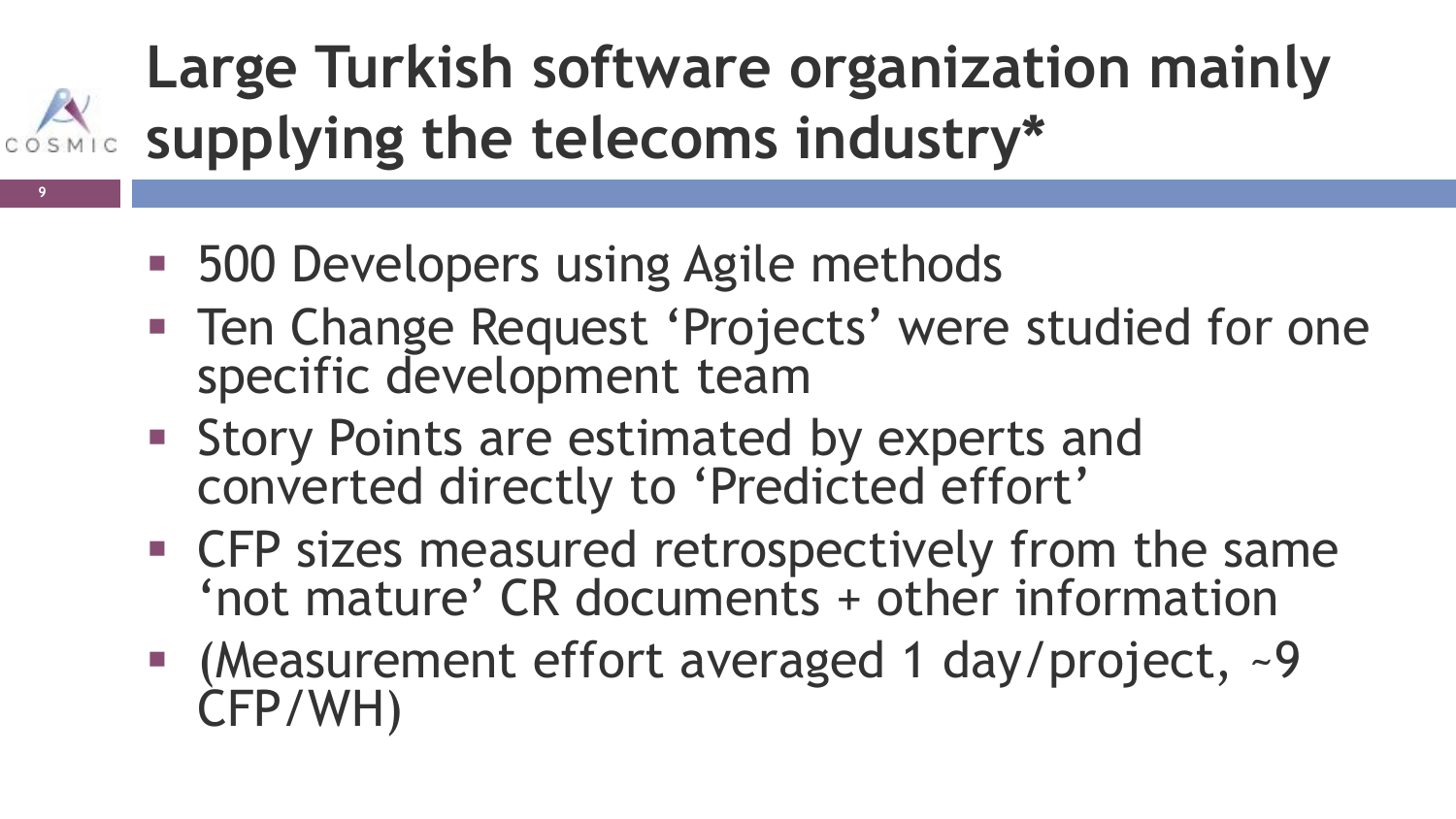## **Completed CFP correlate better with Actual Effort than does Predicted Effort (≡ SP)**

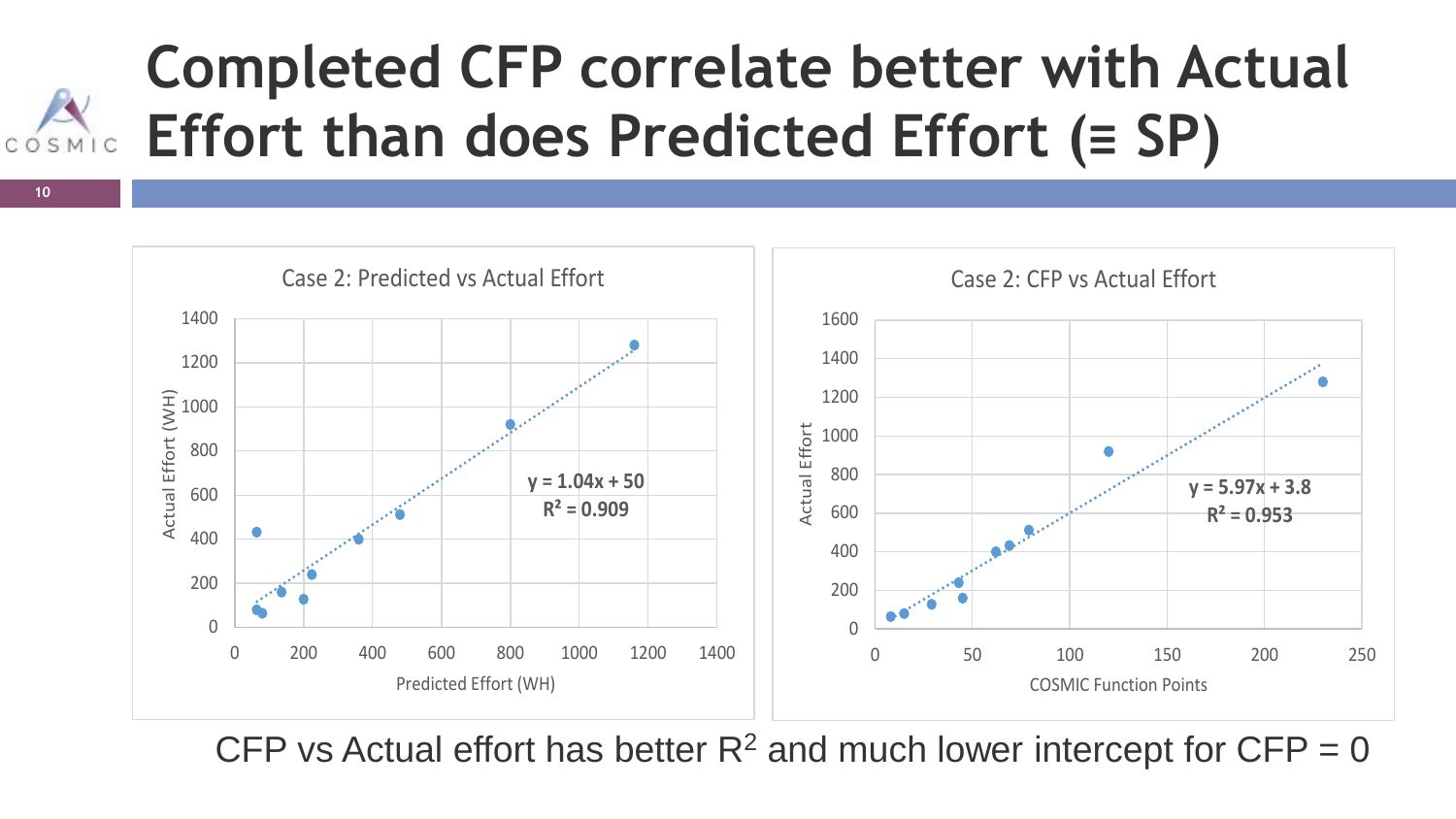## **Large Turkish software developer, supplying cosmic mainly to finance and banking industry\***

**SCRUM** method used

- **Requirements documentation 'lacking'**
- **Story Points are directly converted to estimated** effort, but the latter data were not available
- **EXTER** Sizes were measured retrospectively
- Results shown here are for 6 projects that used the same C# technology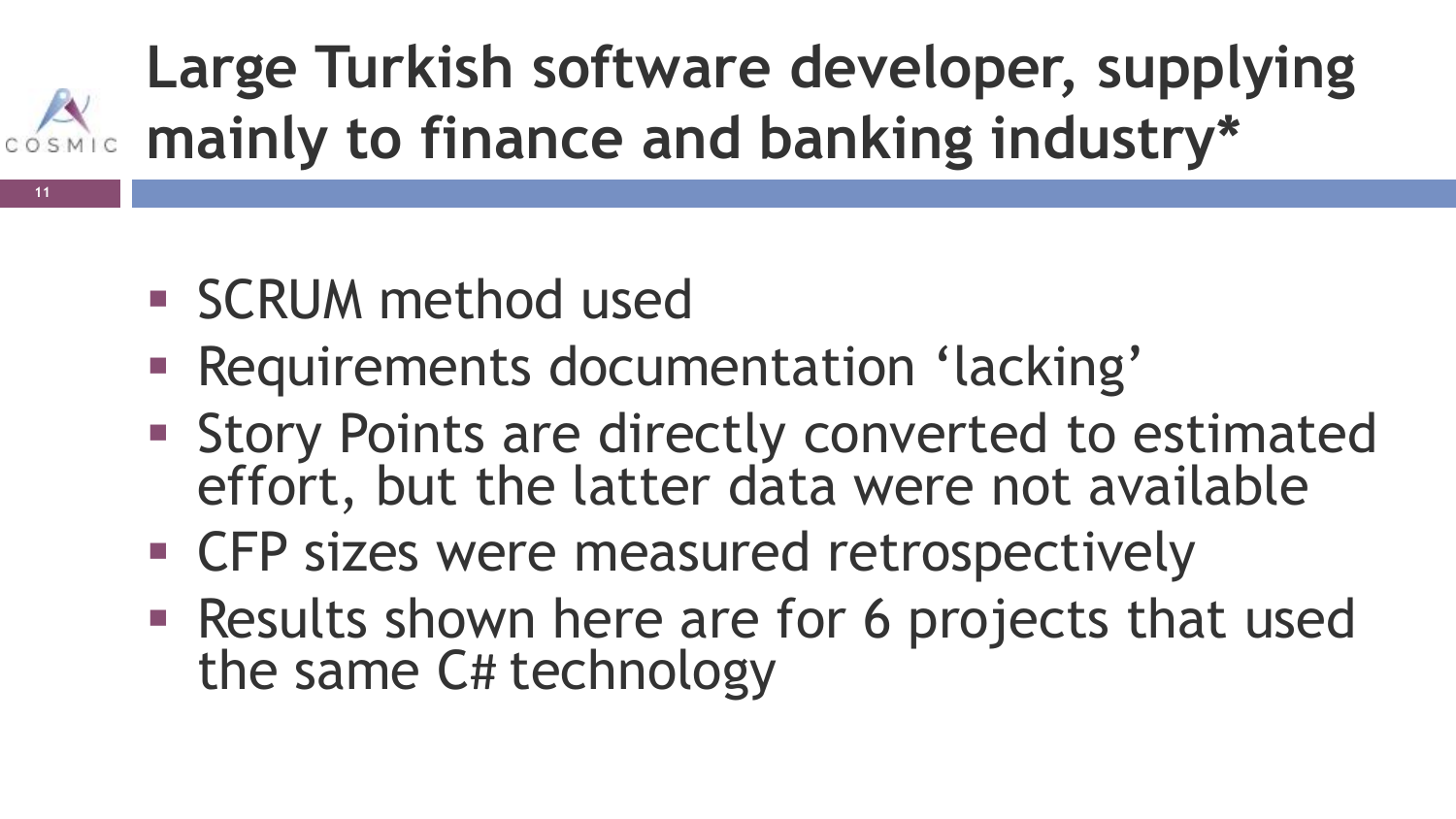## **Completed CFP correlate much better with Actual Effort than do Story Points**

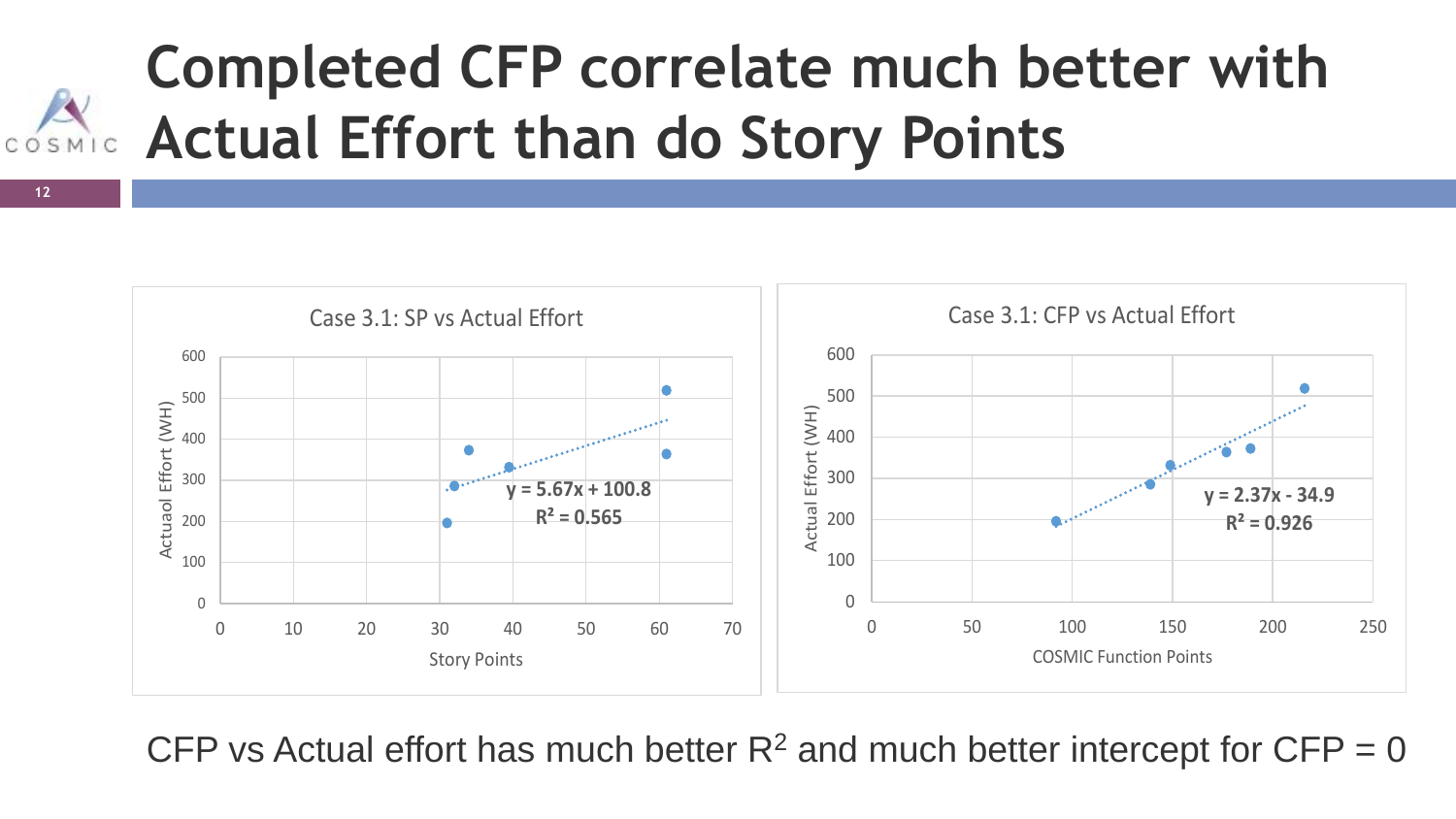# **Finally, a User view of 'COSMIC for Agile'**

**13**

- *"We have found that adopting this approach provides us with excellent predictability and comparability across projects, teams, time and technologies."*
- *The reality of achieving predictable project performance has driven me to investigate many methods of prediction. COSMIC is the method that lets me sleep at night.*"

Denis Krizanovic, Aon Australia, August 2014

Copyright: COSMIC 2017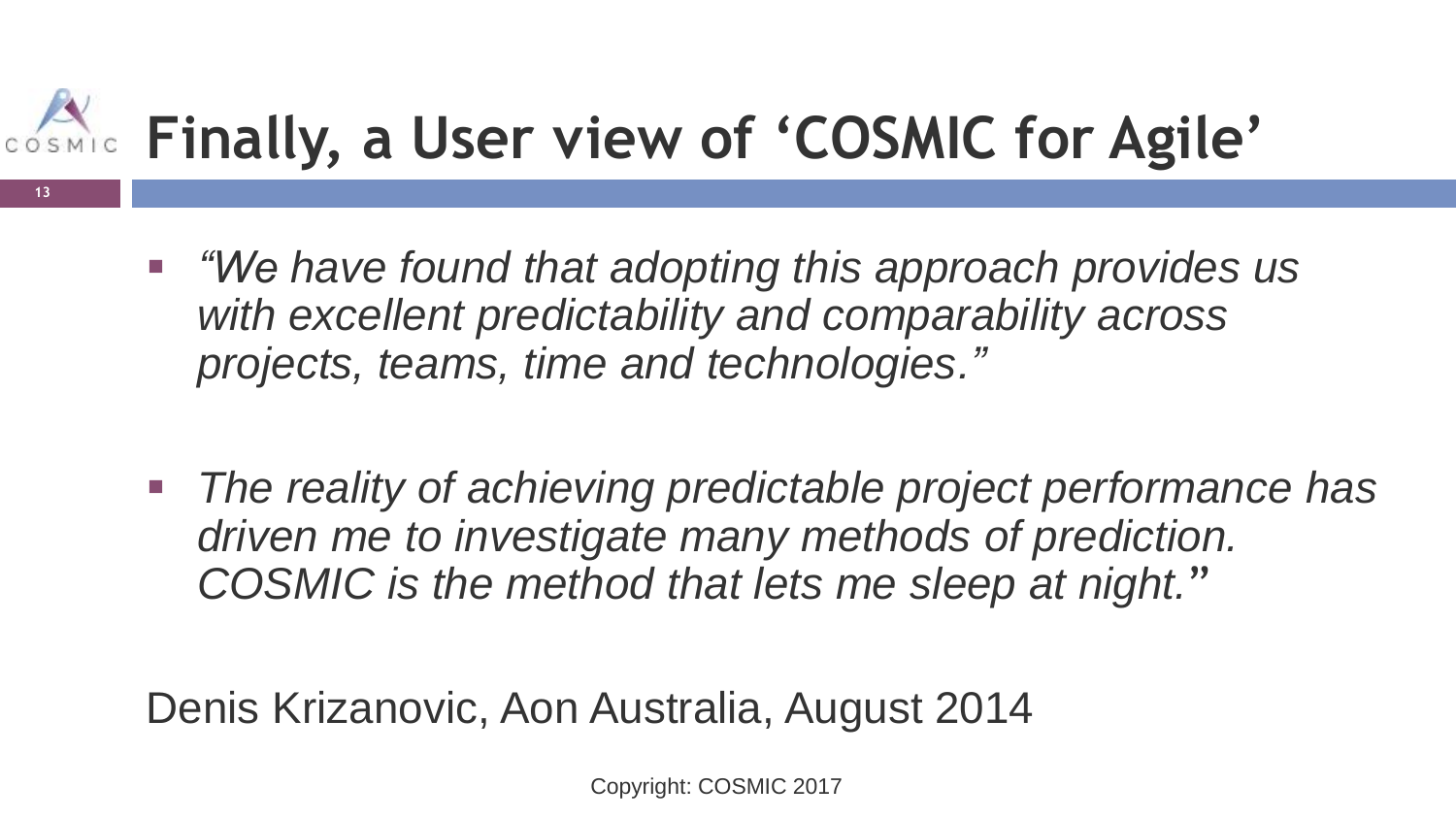## **Conclusion: CFP sizes correlate very well with effort – much better than Story Points**

- Correlations of post-calculated CFP sizes with actual effort versus SP/effort correlations:
	- higher R-squared (better)

- **Intercepts for zero CFP much closer to zero effort** (more realistic)
- See the original papers for other interesting results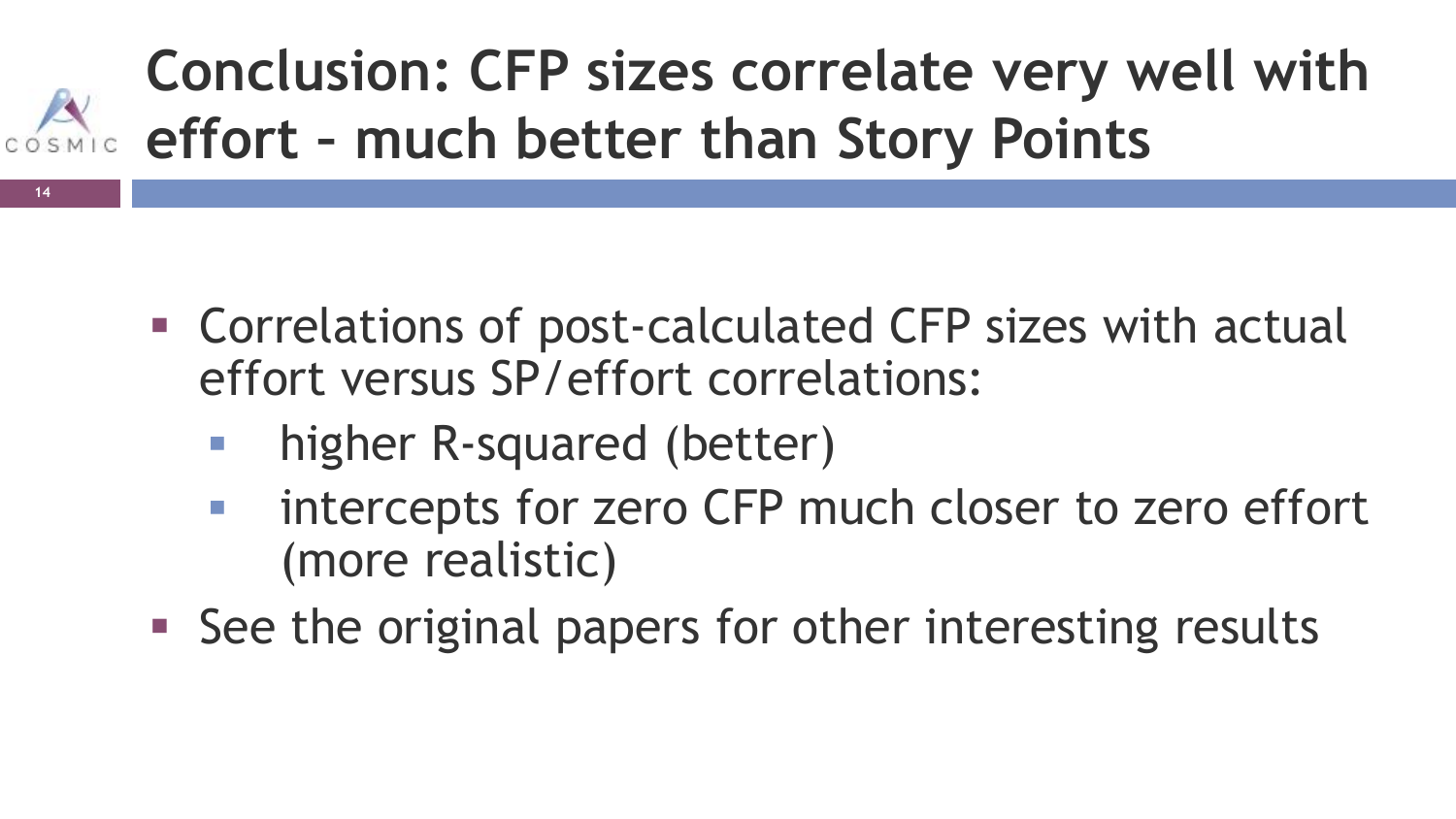### **Conclusion: CFP can beneficially replace SP, with no other changes to Agile practices** COSMIC

**15**

- In practice**,** a subjective estimate of relative effort
- $\blacksquare$  Have any meaning only within a project team
- Poor for estimating total project effort
- No guidance on how to deal with Non-Functional Requirements.

### **Story Points COSMIC Function Points**

- An objective, ISO Standard measure of functional size
- **Sizes meaningful across projects** and teams
- Good for estimating at all levels (US, Sprint, Release, System)
- **Nethod advises how to deal with** NFR

#### **Getting Agile teams to accept measurement is the biggest challenge**

Copyright: COSMIC 2017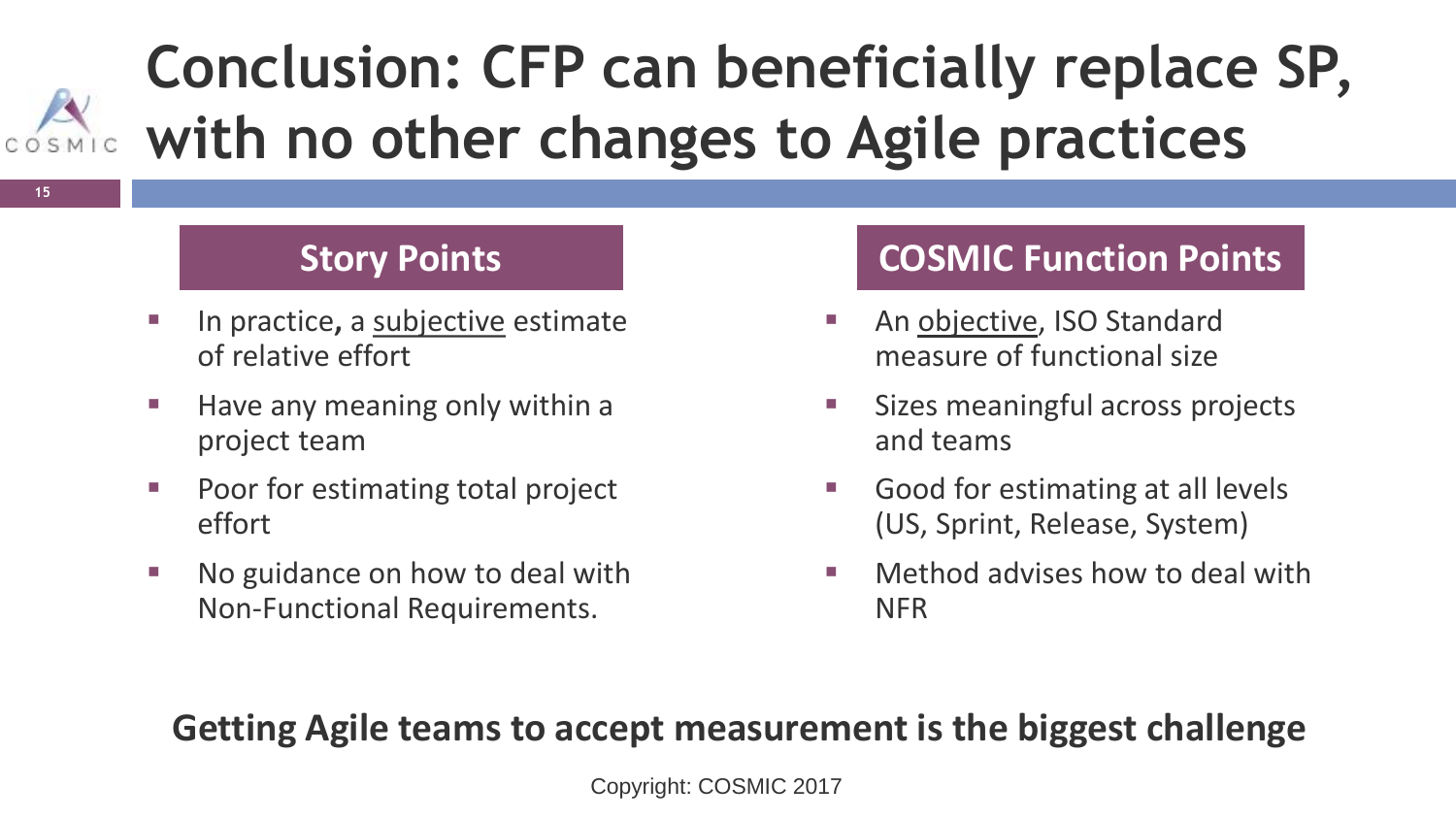

**16**

### **Footnote: be careful about comparing the productivity figures of the four datasets**

'Product Delivery Rate' values (i.e. the slopes of the fitted CFP vs effort lines) for the four datasets vary from 2.35 to 9.1 work-hours/CFP.

The following factors are known to influence these 'PDR' figures:

- different levels of decomposition of the software
- different activities included in the effort figures
- different work mixes (new requirements, change requests)
- varying requirements documentation quality (but no measures of product quality)
- varying amounts of functional or code re-use
- different application domains, technologies, work practices (and maybe) different skill-levels, hence different real productivities